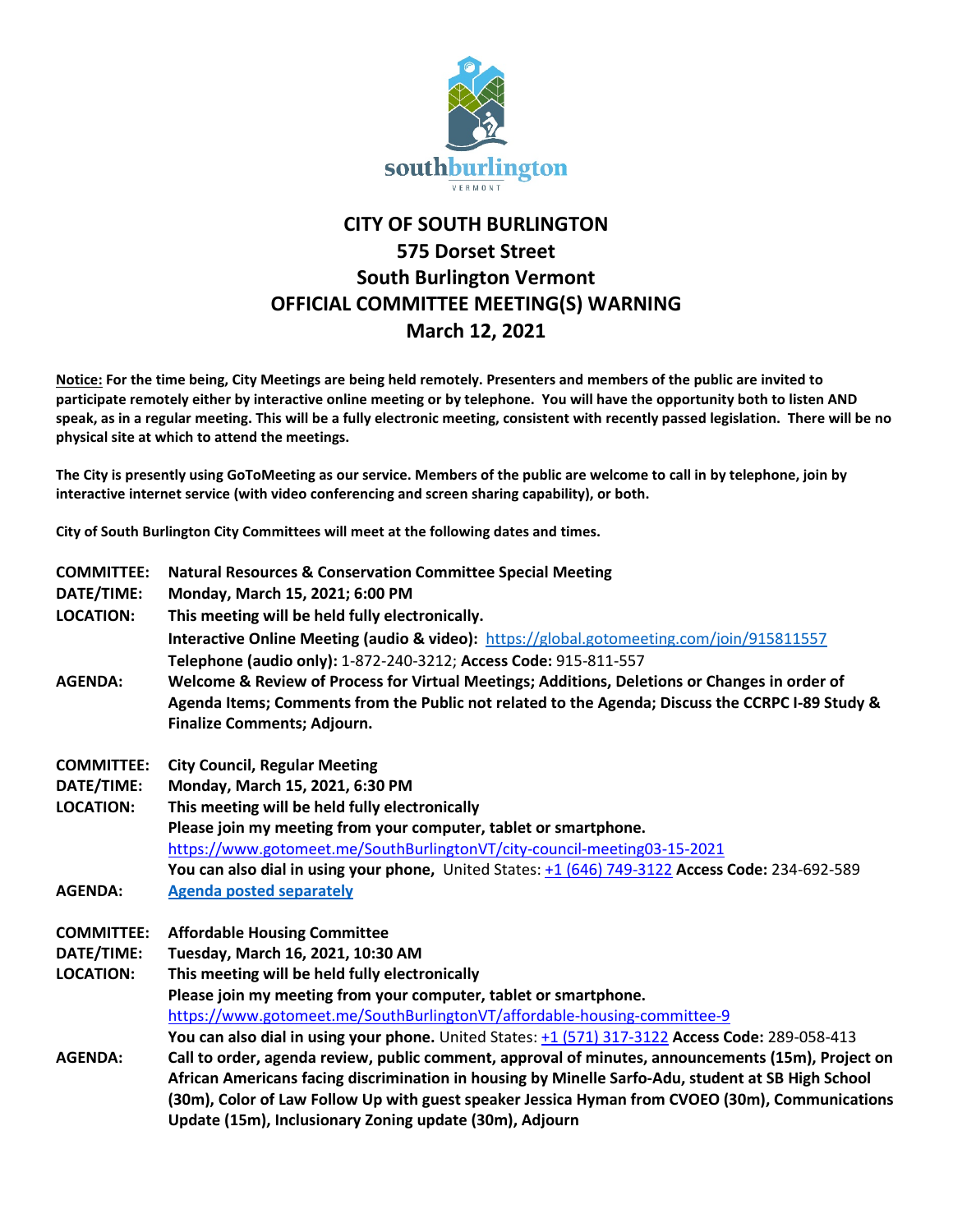| <b>COMMITTEE:</b><br>DATE/TIME:<br><b>LOCATION:</b><br><b>AGENDA:</b> | <b>Development Review Board Meeting</b><br>Tuesday March 16, 2021, 7:00 PM<br>This meeting will be held fully electronically<br>Interactive Online Meeting (audio & video): https://www.gotomeet.me/SBCity/drb-2021-03-16<br>Audio only: Phone Number: Phone Number: (408) 650-3123 Meeting Access Code: 117-835-317<br><b>Agenda Posted Separately</b>                                                                                                                                              |
|-----------------------------------------------------------------------|------------------------------------------------------------------------------------------------------------------------------------------------------------------------------------------------------------------------------------------------------------------------------------------------------------------------------------------------------------------------------------------------------------------------------------------------------------------------------------------------------|
|                                                                       |                                                                                                                                                                                                                                                                                                                                                                                                                                                                                                      |
| <b>COMMITTEE:</b><br>DATE/TIME:<br><b>LOCATION:</b>                   | <b>Planning Commission Special Meeting</b><br>Tuesday, March 16, 2021, 7:00 pm<br>This meeting will be held fully electronically<br>Interactive Online (audio & video): https://www.gotomeet.me/SouthBurlingtonVT/pc-2021-03-16<br>Telephone (audio only): (646) 749-3122 Access Code: 969-425-933                                                                                                                                                                                                   |
| <b>AGENDA:</b>                                                        | (1) Agenda: Additions, deletions or changes in order of agenda items; (2) Open to the public for items<br>not related to the agenda; (3) Announcements and staff report; (4) Commission discuss and prepare<br>feedback on I-89 Corridor Study Interchange Evaluation Criteria; (5) Continued Land Development<br>Regulations Work Session; (a) Review updated Environmental Protection Standards following<br>Commission guidance and related amendments; (6) Other Business; (7) Adjourn (8:55 pm) |
| <b>COMMITTEE:</b>                                                     | <b>Bicycle &amp; Pedestrian Committee Special Meeting</b>                                                                                                                                                                                                                                                                                                                                                                                                                                            |
| DATE/TIME:                                                            | Wednesday, March 17, 2021; 5:30 PM - 7:00 PM                                                                                                                                                                                                                                                                                                                                                                                                                                                         |
| <b>LOCATION:</b>                                                      | This meeting will be held fully electronically.                                                                                                                                                                                                                                                                                                                                                                                                                                                      |
|                                                                       | <b>Interactive Online Meeting (audio &amp; video):</b> https://global.gotomeeting.com/join/346927709                                                                                                                                                                                                                                                                                                                                                                                                 |
| <b>AGENDA:</b>                                                        | Telephone (audio only): 1-312-757-3121; Access Code: 346-927-709<br>Welcome & clarification of meeting procedures; Changes or additions to the agenda; Comments from                                                                                                                                                                                                                                                                                                                                 |
|                                                                       | the public not related to the agenda; Discuss the CCRPC I-89 2050 Study & Finalize Comments;<br>Adjourn.                                                                                                                                                                                                                                                                                                                                                                                             |
| <b>COMMITTEE:</b>                                                     | <b>Energy Committee Special Meeting</b>                                                                                                                                                                                                                                                                                                                                                                                                                                                              |
| DATE/TIME:                                                            | Wednesday, March 17   6:30 PM                                                                                                                                                                                                                                                                                                                                                                                                                                                                        |
| <b>LOCATION:</b>                                                      | This meeting will be online or via telephone only:                                                                                                                                                                                                                                                                                                                                                                                                                                                   |
|                                                                       | https://us02web.zoom.us/j/87186922326?pwd=Wmk4SVh1ZnhnVDEzWVdidEVNemxUZz09                                                                                                                                                                                                                                                                                                                                                                                                                           |
|                                                                       | <b>Meeting ID:</b><br>871 8692 2326                                                                                                                                                                                                                                                                                                                                                                                                                                                                  |
|                                                                       | Passcode:<br>843734                                                                                                                                                                                                                                                                                                                                                                                                                                                                                  |
|                                                                       | One tap mobile/Telephone (audio only):<br>+13017158592,,87186922326#,,,,*843734# US (Washington DC)<br>+13126266799,,87186922326#,,,,*843734# US (Chicago)                                                                                                                                                                                                                                                                                                                                           |
| <b>AGENDA:</b>                                                        | Convene meeting, select scribe, review agenda; Comments and questions from the public not related                                                                                                                                                                                                                                                                                                                                                                                                    |
|                                                                       | to the agenda Approve draft minutes from Feb 17; Committee openings and reapplication for expiring<br>terms CCACP CAP update: Paul and Melanie; City manager - plans for intro meeting; Update from Lou:                                                                                                                                                                                                                                                                                             |
|                                                                       | project activity for the next year; I-98 corridor study; Facebook page - renaming and ongoing plans for<br>maintenance; Internships - recap and next steps: can community intern survey others outside of                                                                                                                                                                                                                                                                                            |
|                                                                       | schools? (question from CCRPC); GMP car charger and electric lawn mower programs; Electric busses<br>for schools?; Updates on ongoing Actions/Projects; Adjourn meeting.                                                                                                                                                                                                                                                                                                                             |
| <b>COMMITTEE:</b>                                                     | <b>Library Nomination and Governance Committee</b>                                                                                                                                                                                                                                                                                                                                                                                                                                                   |
| DATE/TIME:                                                            | Wednesday March 18, 2021, 6:00 PM                                                                                                                                                                                                                                                                                                                                                                                                                                                                    |
| <b>LOCATION:</b>                                                      | This meeting will be held virtually by Zoom                                                                                                                                                                                                                                                                                                                                                                                                                                                          |
|                                                                       | https://us02web.zoom.us/j/85963852442?pwd=aUxmMWttM0RCZG9EdXgzQWtyRk9kdz09<br>Meeting ID: 859 6385 2442<br>Passcode: 489401<br>Phone: 1-312-626-6799                                                                                                                                                                                                                                                                                                                                                 |
| <b>ACCNIDA</b>                                                        |                                                                                                                                                                                                                                                                                                                                                                                                                                                                                                      |

**AGENDA: [Agenda Posted Separately](https://sbvt-records.info/WebLink/Browse.aspx?id=216103&dbid=0&repo=sburl)**